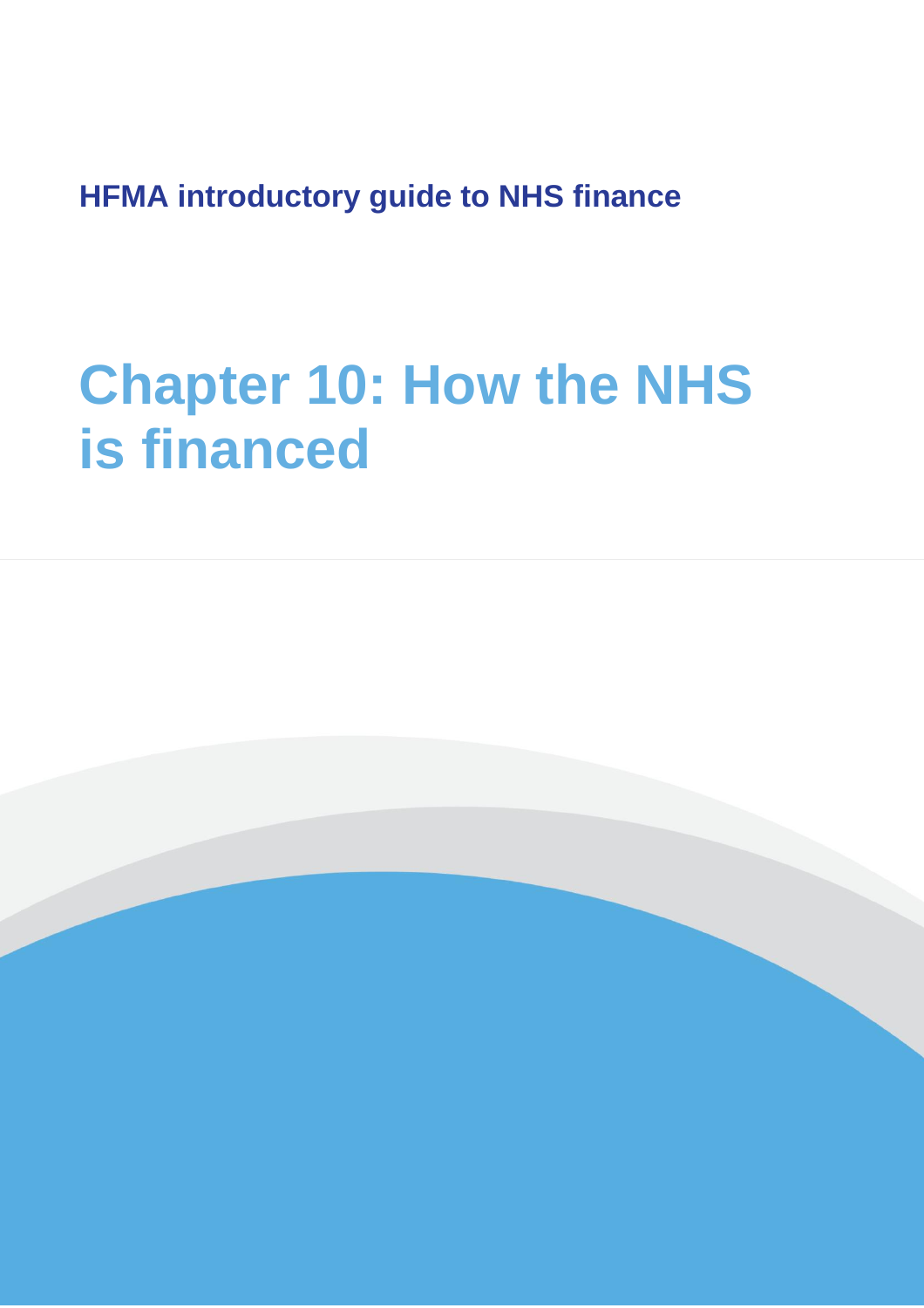## **Chapter 10: How the NHS is financed**

## **Overview**

 $\overline{\mathbf{O}}$ 

**Health spending has always been a topic of political and public interest.**

**This chapter focuses on how resources are allocated nationally for the NHS and how they are divided up amongst the different areas of health spending. It also gives an idea of the scale of UK spending on health compared with other countries.**

## **10.1 UK spending levels**

The Organisation for Economic Cooperation and Development (OECD) health data for 2019 and 2020<sup>115</sup> is shown in Figure 1 below. This shows that during 2019, the United Kingdom spent 10.154% of GDP (gross domestic product, or national wealth) on health compared with an average across the 30 OECD countries of 8.84%. Although some countries spend more, 11.7% in Germany and 16.8% in the USA, and have different health systems,UK expenditure on healthcare is broadly in line with other countries and the OECD average.



**Figure 2: Health expenditure as a share of GDP, 2019 and 2020**

Source: OECD, Health at a glance 2021: OECD indicators, figure 7.1

## **10.2 The role of HM Treasury**

The responsibility for allocating and managing the finances of national government lies with the Chancellor of the Exchequer, who leads HM Treasury. To promote better planning of public spending the Treasury undertakes periodic spending reviews to set 'departmental expenditure limits' (DELs) for each government department. DELs usually cover a period of three years.

<sup>115</sup> OECD, *[Health at a glance 2021: OECD indicators](https://www.oecd-ilibrary.org/social-issues-migration-health/health-at-a-glance-2021_ae3016b9-en)*, November 2021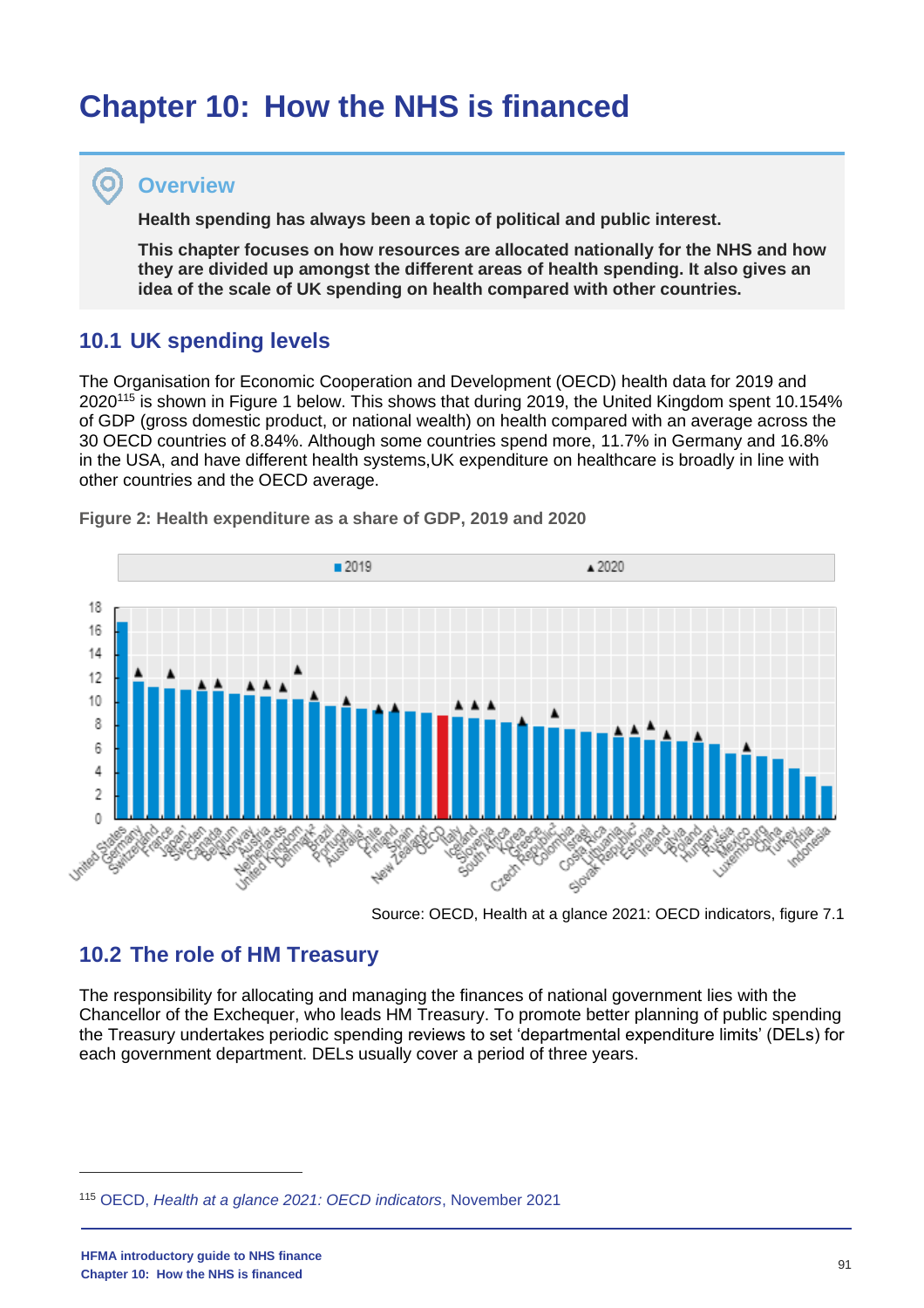The DELs announced in the spending reviews are confirmed twice a year – through the main and supplementary estimates<sup>116</sup>, where the Government sets out how it will finance its spending commitments and makes any necessary or technical adjustments to its spending plans.

Unusually, in December 2020, the spending review only set out the Government's departmental spending plans for a single year to 2021/22. Spending reviews usually cover a longer period, and a three-year budget was set in October 2021<sup>117</sup>.

Public expenditure falls into one of two categories:

- DEL spending is expenditure on the running costs of each Government department, for the DHSC this includes the costs of running hospitals, including staff costs, as well as the provision of other healthcare services. Departments are not allowed to overspend the annual DEL set as part of the spending review in a year.
- annually managed expenditure (AME), which is expenditure that cannot reasonably be subject to firm, multi-year limits in the same way as DEL. Examples of such spending are social security benefits which are subject to fluctuation depending on the level of unemployment.

Together, DEL plus AME sum to 'total managed expenditure' (TME).

A key issue for any government is the relative level of public spending compared to national wealth (GDP). Relative to GDP (which itself fluctuates from year to year), UK public spending has varied from 35.1% in 1998/99 to a high of 52.0% in 2020/21. This high was due to increased government expenditure due to the Covid-19 pandemic combined with the reduced GDP as a consequence of the pandemic<sup>118</sup>.



**Figure 3: Trends in public spending since 1997/98**

Source: HM Treasury, Public spending statistics, February 2022, section 7.1

<sup>116</sup> HM Treasury, *[Main estimates](https://www.gov.uk/government/collections/hmt-main-estimates)*, updated May 2021

<sup>117</sup> HM Treasury, *[Autumn budget and spending review 2021,](https://www.gov.uk/government/publications/autumn-budget-and-spending-review-2021-documents)* October 2021

<sup>118</sup> HM Treasury, *[Public Spending Statistics releases,](https://www.gov.uk/government/collections/national-statistics-release)* updated February 2022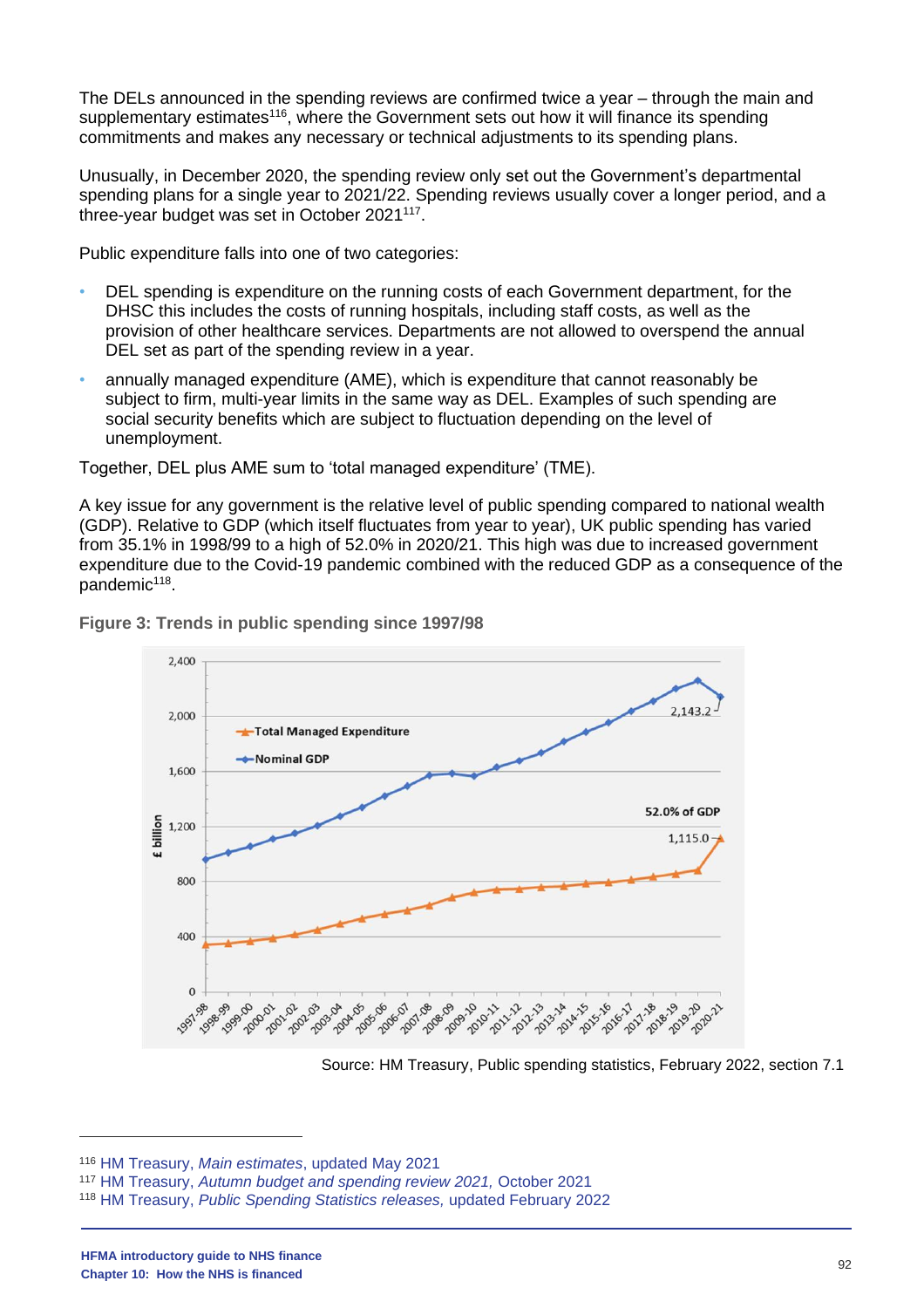HM Treasury allocates DELs between revenue and capital spending. Revenue spending is for dayto-day items such as salaries and running costs; capital spending is for buying larger items such as buildings and equipment, which have a usable life of over one year.

HM Treasury's 2021 spending review resulted in the following pattern of allocations of revenue and capital DELs to government departments<sup>119</sup>:

**Table 1: Departmental programme and administration budgets (resource DEL excluding depreciation)**

|                                                                  | 2020/21<br>£bn | 2021/22<br>£bn | 2022/23<br>£bn | 2023/24<br>£bn | 2024/25<br>£bn |
|------------------------------------------------------------------|----------------|----------------|----------------|----------------|----------------|
| <b>Health and Social Care</b>                                    | 136.3          | 147.1          | 167.9          | 173.4          | 177.4          |
| Education                                                        | 66.8           | 70.7           | 77             | 79.2           | 80.6           |
| Home Office                                                      | 12.9           | 13.7           | 15.2           | 15.6           | 15.7           |
| Ministry of Justice                                              | 8.2            | 8.4            | 9.3            | 9.8            | 10.1           |
| Law Officers' Departments                                        | 0.6            | 0.7            | 0.8            | 0.8            | 0.8            |
| Ministry of Defence                                              | 30.6           | 31.5           | 32.4           | 32.2           | 32.4           |
| Single Intelligence Account                                      | 2.3            | 2.2            | 2.3            | 2.4            | 2.5            |
| Foreign, Commonwealth and<br>Development Office                  | 9.7            | 7.3            | 8.5            | 7.9            | 7.8            |
| <b>DLUHC Local Government*</b>                                   | 5.3            | 8.5            | 11.7           | 12.1           | 12.8           |
| <b>DLUHC Housing and Communities</b>                             | 2.3            | 1.9            | 2.2            | 2.2            | 2.1            |
| <b>Department for Transport</b>                                  | 3.6            | 4.4            | 7.8            | 6.8            | 5.7            |
| Business, Energy and Industrial<br>Strategy                      | 2.1            | 2.3            | 2.6            | 2.7            | 2.6            |
| Digital, Culture, Media and Sport                                | 1.4            | 1.4            | 2.1            | 1.6            | 1.6            |
| Department for the Environment,<br><b>Food and Rural Affairs</b> | 4.1            | 4.1            | 4.5            | 4.4            | 4.3            |
| Department of International Trade                                | .05            | 0.5            | 0.5            | 0.5            | 0.5            |
| Department of Work and Pensions                                  | 5.7            | 5.6            | 7.6            | 7.2            | 6.9            |
| <b>HMRC</b>                                                      | 4.2            | 4.2            | 5.2            | 4.9            | 4.7            |
| <b>HM Treasury</b>                                               | 0.3            | 0.2            | 0.3            | 0.3            | 0.3            |

<sup>119</sup> HM Treasury, *[Autumn budget and spending review 2021 \(tables E2 and E3\)](https://assets.publishing.service.gov.uk/government/uploads/system/uploads/attachment_data/file/1043689/Budget_AB2021_Web_Accessible.pdf)*, October 2021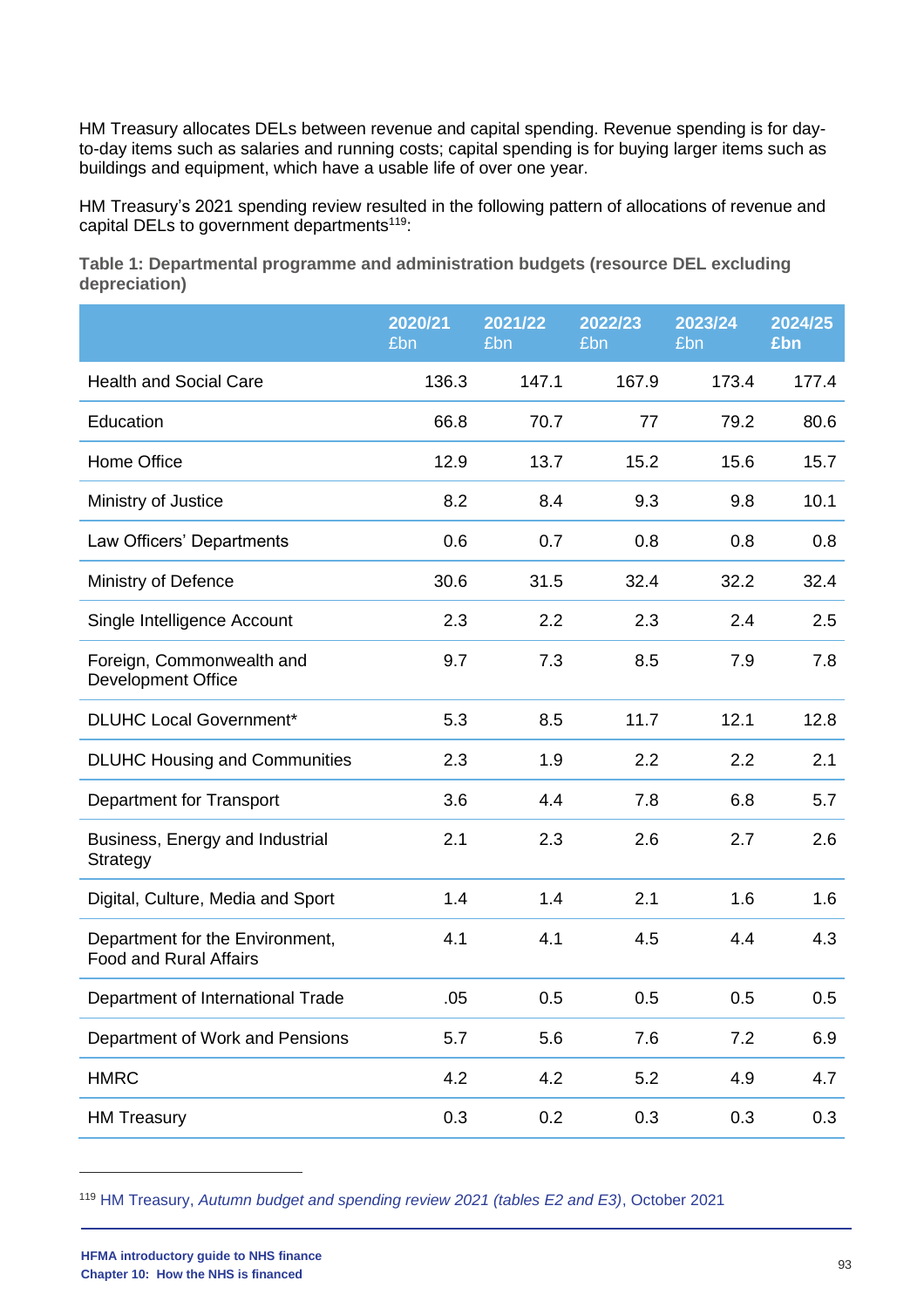|                                  | 2020/21<br>£bn | 2021/22<br>£bn | 2022/23<br>£bn | 2023/24<br>£bn | 2024/25<br>£bn |
|----------------------------------|----------------|----------------|----------------|----------------|----------------|
| <b>Cabinet Office</b>            | 0.7            | 0.5            | 0.6            | 0.6            | 0.5            |
| Scotland                         | 30.3           | 31.6           | 35.0           | 35.7           | 36.3           |
| Wales                            | 12.5           | 13.5           | 15.1           | 15.4           | 15.6           |
| Northern Ireland                 | 11.9           | 11.7           | 12.9           | 13.2           | 13.4           |
| Small and Independent Bodies     | 2.2            | 2.1            | 2.4            | 2.5            | 2.4            |
| <b>UK Shared Prosperity Fund</b> |                |                | 0.4            | 0.6            | 1.3            |
| Reserves and adjustments         |                | 10.7           | 11.0           | 10.9           | 10.3           |
| Ringfenced Covid-19 funding      | 121.2          | 69.8           |                |                |                |
| <b>TOTAL DEL</b>                 | 475.8          | 454.7          | 435.2          | 442.5          | 453.7          |

Source: *Autumn budget and spending review 2021*, HM Treasury

**Table 2: Total department capital DEL** 

|                                                        | 2020/21<br>£bn | 2021/22<br>£bn | 2022/23<br>£bn | 2023/24<br>£bn | 2024/25<br>£bn |
|--------------------------------------------------------|----------------|----------------|----------------|----------------|----------------|
| <b>Health and Social Care</b>                          | 8.6            | 9.4            | 10.6           | 10.4           | 11.2           |
| Education                                              | 4.7            | 5.6            | 6.3            | 7.0            | 6.1            |
| Home Office                                            | 0.8            | 0.9            | 1.0            | 1.0            | 0.8            |
| Ministry of Justice                                    | 1.1            | 1.4            | 1.7            | 2.2            | 1.4            |
| Law Officers' Departments                              | 0.0            | 0.0            | 0.0            | 0.0            | 0.0            |
| Ministry of Defence                                    | 11.7           | 14.4           | 15.6           | 15.8           | 16.2           |
| Single Intelligence Account                            | 0.6            | 0.9            | 1.0            | 1.2            | 1.2            |
| Foreign, Commonwealth and<br><b>Development Office</b> | 2.8            | 2.4            | 2.6            | 3.5            | 4.0            |
| <b>DLUHC Housing and Communities</b>                   | 9.0            | 7.8            | 8.9            | 6.9            | 6.8            |
| Levelling up fund                                      |                | 0.2            | 0.9            | 1.4            | 1.4            |
| Department of Transport                                | 16.9           | 18.8           | 19.5           | 19.9           | 20.5           |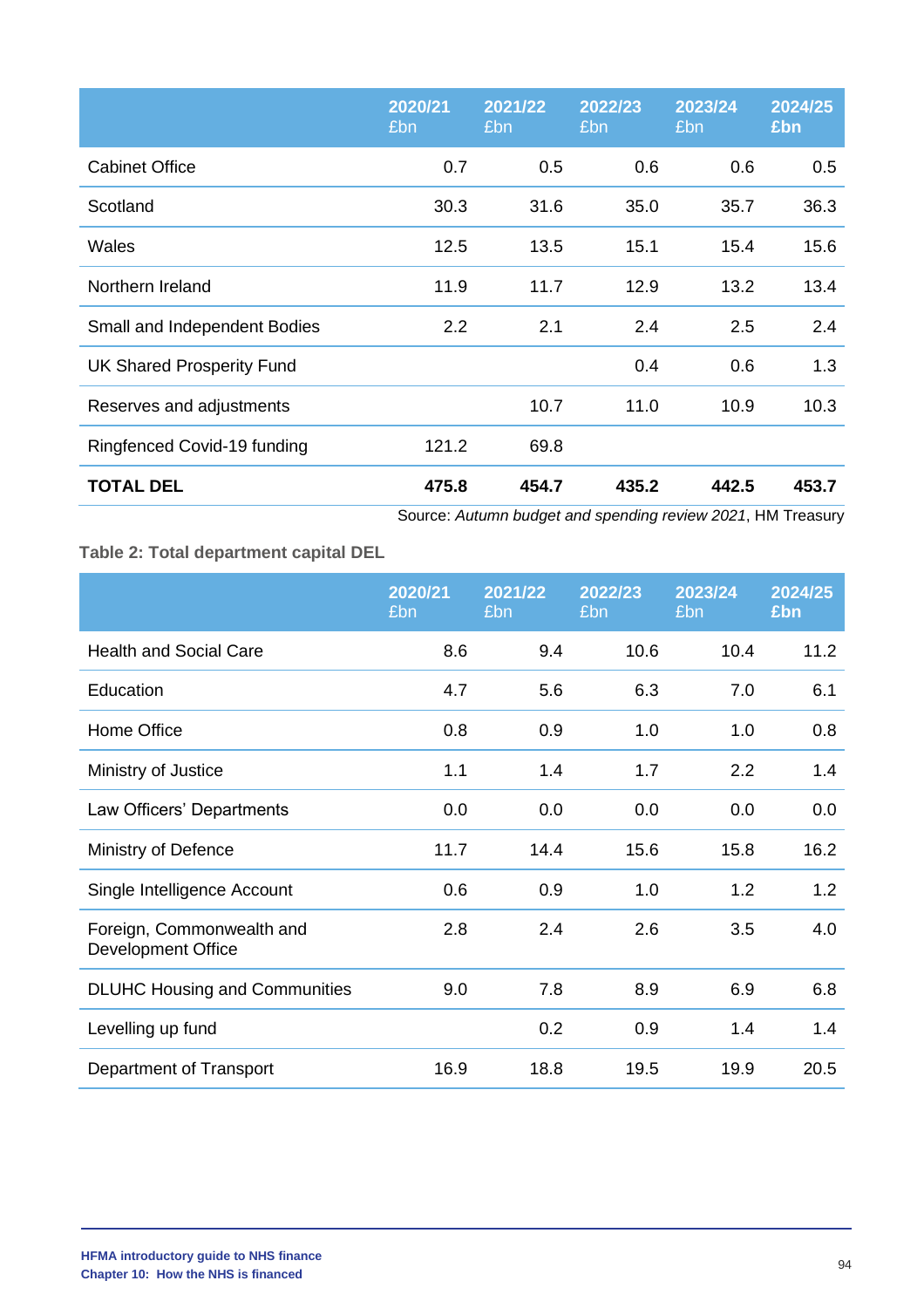|                                                                  | 2020/21<br>£bn | 2021/22<br>£bn | 2022/23<br>£bn | 2023/24<br>£bn | 2024/25<br>£bn |
|------------------------------------------------------------------|----------------|----------------|----------------|----------------|----------------|
| Business, Energy and Industrial<br>Strategy                      | 18.8           | 15.6           | 17.0           | 20.8           | 21.2           |
| Digital, Culture, Media and Sport                                | 0.5            | 0.8            | 0.8            | 1.1            | 1.1            |
| Department for the Environment,<br><b>Food and Rural Affairs</b> | 0.9            | 1.6            | 2.2            | 2.9            | 2.7            |
| Department of International Trade                                | 0.0            | 0.0            | 0.0            | 0.0            | 0.0            |
| Department of Work and Pensions                                  | 0.3            | 0.3            | 0.6            | 0.5            | 0.4            |
| <b>HMRC</b>                                                      | 0.5            | 0.6            | 0.7            | 0.6            | 0.5            |
| <b>HM Treasury</b>                                               | 0.0            | 0.0            | 0.0            | 0.0            | 0.0            |
| <b>Cabinet Office</b>                                            | 0.2            | 0.5            | 0.4            | 0.5            | 0.5            |
| Scotland                                                         | 5.2            | 5.2            | 5.6            | 5.6            | 5.5            |
| Wales                                                            | 3.3            | 2.4            | 2.6            | 2.6            | 2.6            |
| Northern Ireland                                                 | 1.7            | 1.7            | 1.8            | 1.9            | 1.8            |
| Small and Independent Bodies                                     | 0.3            | 0.4            | 0.5            | 0.5            | 0.6            |
| <b>UK Shared Prosperity Fund</b>                                 |                |                | 0.0            | 0.1            | 0.2            |
| <b>Reserves</b>                                                  |                | 7.5            | 4.9            | 3.8            | 3.7            |
| Funding for leases reclassification<br>exercise (IFRS 16)        |                | 1.5            | 1.5            | 1.5            | 1.5            |
| Adjustment to classification changes                             |                | $-1.1$         |                |                |                |
| Temporary Covid-19 funding                                       | 5.8            | 0.5            |                |                |                |
| <b>Total capital DEL</b>                                         | 93.7           | 99.3           | 106.8          | 111.5          | 111.9          |

Source: *Autumn budget and spending review 2021*, HM Treasury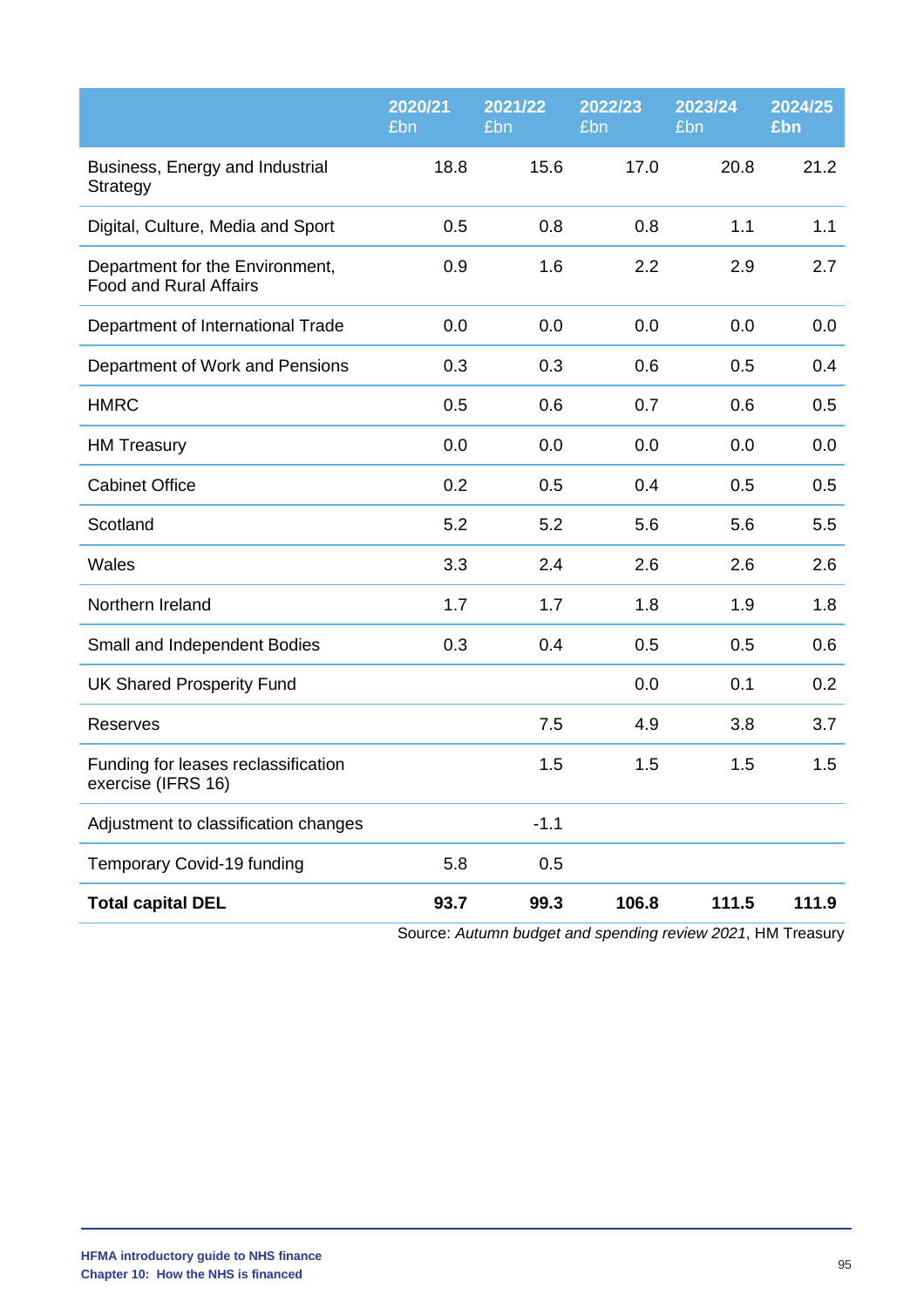The financial position in England, including separate lines for the costs of Covid-19, is summarised in the table that follows:

**Table 3: Department of Health and Social Care funding**

|                                                       | 2020/21<br>£bn | 2021/22<br>£bn | 2022/23<br>£bn | 2023/24<br>£bn | 2024/25<br>£bn | <b>Average</b><br>annual<br>real<br>terms<br>growth<br>2021/22<br>to<br>2024/25 |
|-------------------------------------------------------|----------------|----------------|----------------|----------------|----------------|---------------------------------------------------------------------------------|
| <b>Resource DEL</b>                                   | 136.3          | 147.1          | 167.9          | 173.4          | 177.4          | 4.1%                                                                            |
| of which NHS England and<br>Improvement               | 125.9          | 13.6.1         | 151.8          | 157.4          | 162.6          | 3.8%                                                                            |
| <b>DHSC</b> capital                                   | 8.6            | 9.4            | 10.6           | 10.4           | 11.2           | 3.8%                                                                            |
| <b>TOTAL DEL</b>                                      | 144.9          | 156.4          | 178.5          | 183.8          | 188.6          | 4.1%                                                                            |
| Ringfenced Covid-19 funding                           | 47.4           | 33.8           |                |                |                |                                                                                 |
| total DEL including<br>ringfenced Covid-19<br>funding | 192.3          | 190.3          | 178.5          | 183.8          | 188.6          |                                                                                 |

Source: *HM Treasury, Autumn budget and spending review 2021*

Funding for health services in other UK nations is included in the separate Northern Ireland, Scottish and Welsh block grants. Any changes in planned spending in the NHS in England are matched by relative increases within these block grants through an allocation process called the Barnett formula<sup>120</sup>. However, the individual administrations may spend less or more than these amounts on health services depending on their own priorities.

## **10.3 The role of the Department of Health and Social Care**

The Department of Health and Social Care decides how the funding it receives from HM Treasury is allocated in England. Health and social services in Northern Ireland, Scotland and Wales are the responsibility of the devolved administrations (see chapters 20 to 22).

Most of the total NHS settlement (see table above) is allocated to NHS England and NHS Improvement which keeps around 20% for its own commissioning responsibilities and running costs and allocates the rest to clinical commissioning groups (CCGs).

The Department retains part of the allocation to meet:

- its own running costs
- the costs of various central health and miscellaneous services for example, some centrally administered services and projects managed centrally for the benefit of the NHS (such as clinical negligence); a range of statutory and other arm's length bodies funded centrally (for

<sup>120</sup> [House of Commons Library,](https://commonslibrary.parliament.uk/research-briefings/cbp-7386/) *The Barnett formula*, January 2020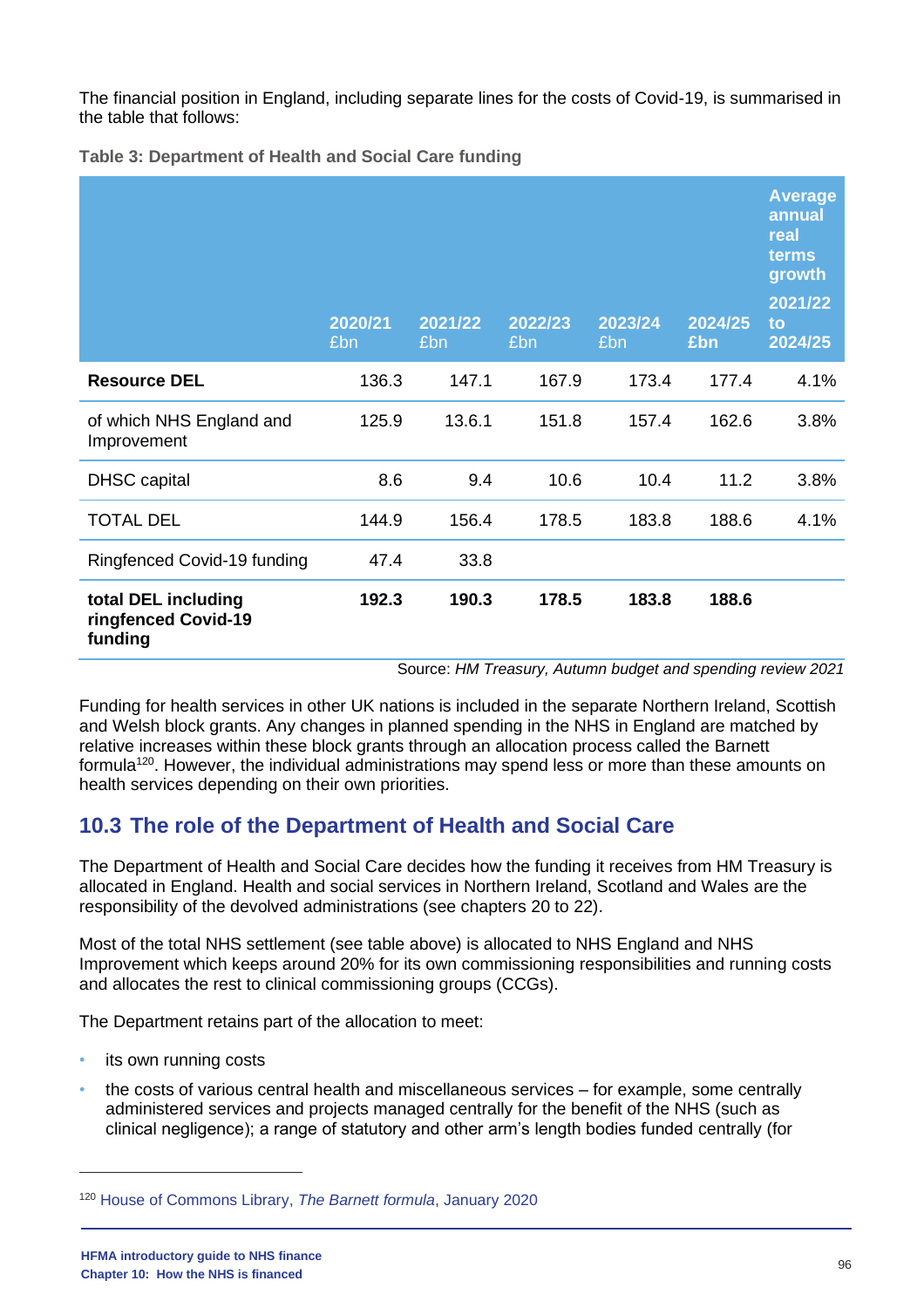example, the NHS Business Services Authority and Health Education England – see chapter 3 for details)

• the costs of public health spending – this is covered by a separate ring-fenced budget (from the Department of Health and Social Care's allocation) that is passed to and managed by local authorities and Public Health England (an executive agency within the Department – see chapter 3).

## **10.4 The role of NHS England and NHS Improvement**

NHS England and NHS Improvement is responsible for using the funding it receives from the Department to deliver the *NHS Mandate<sup>121</sup>* (the mandate) that it agrees annually. In practice this means that NHS England and NHS Improvement's allocation must fund the costs of:

- directly commissioning activities including the primary medical services provided by GPs, dentists, community pharmacists and opticians; specialised services; offender and military healthcare
- CCG allocations that fund the services they commission including elective and emergency hospital care, community care and mental health services (see chapter 5 for more information on the role of CCGs)
- the running costs for NHS England and NHS Improvement itself<sup>122</sup>, its regional teams, local professional networks, clinical senates, and networks
- running CCGs (known as the 'running cost allowance')
- some services that are commissioned by local authorities.

For 2021/22 the total revenue budget allocated to NHS England and NHS Improvement to deliver the mandate was £144.4 billion. Performance against that mandate will be published in the 2021/22 annual report and accounts.

The 2020/21 NHS England annual report and accounts<sup>123</sup> sets out the performance against the mandate for that year.

<sup>121</sup> [Department of Health and Social Care,](https://www.gov.uk/government/publications/nhs-mandate-2021-to-2022) *NHS mandate 2021/22*, March 2021

<sup>&</sup>lt;sup>122</sup> NHS England and NHS Improvement is the operational name of NHS England, Monitor and the NHS TDA. Each body has its own funding and set of accounts, so the funding from the Mandate only covers the running costs of the NHS England part of NHS England and NHS Improvement, the other parts are funded directly by the DHSC. Operationally, the three bodies are managed as one and costs are apportioned when the statutory accounts are prepared.

<sup>123</sup> NHS Commissioning Board, *[Annual report and accounts 2020/21](https://www.england.nhs.uk/publications/annual-report/)*, January 2022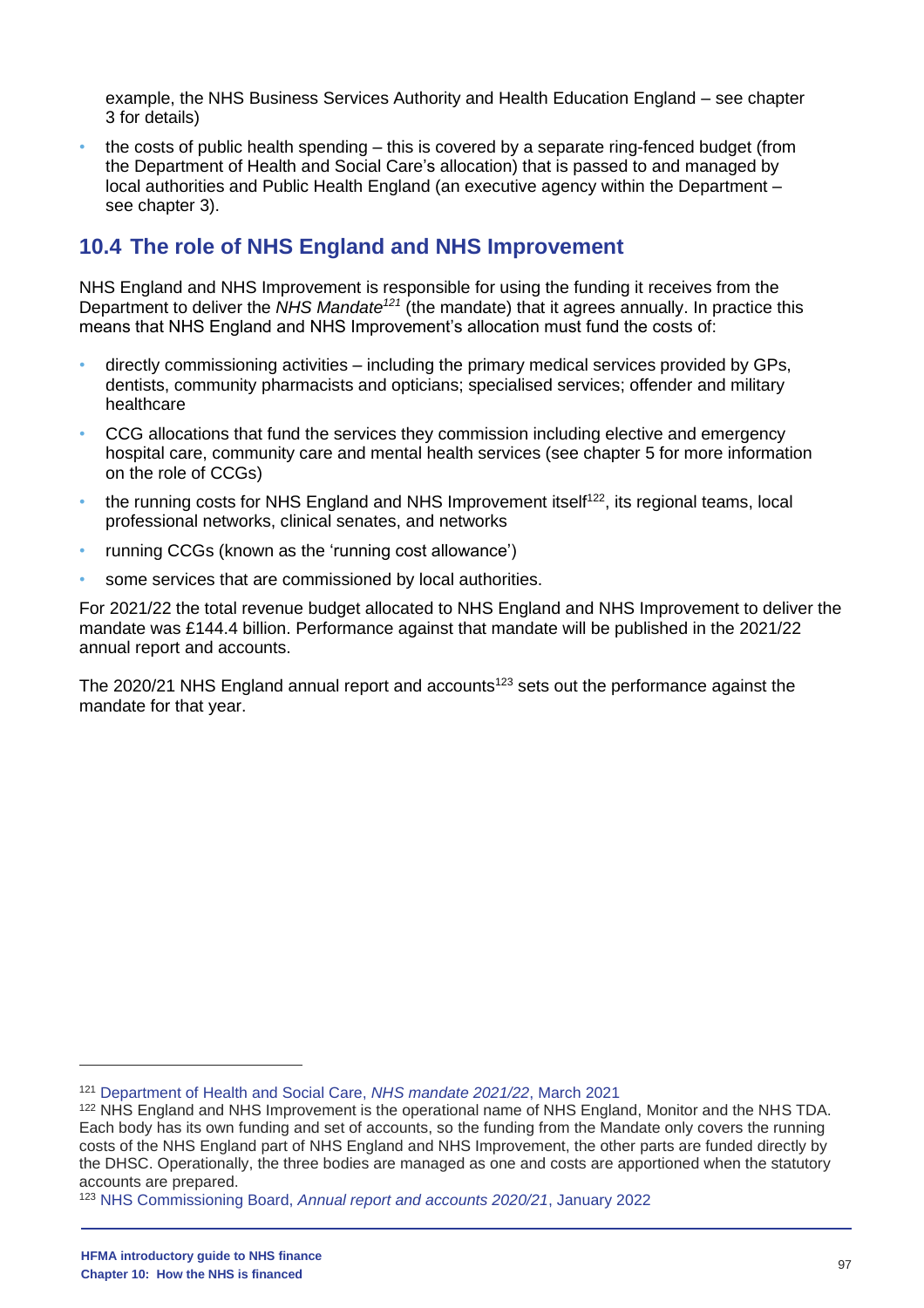#### **Table 4: Revenue departmental expenditure limit 2020/21**

|                                                             | <b>Plan</b><br>£bn | <b>Actual</b><br>£bn | <b>Underspend</b><br>against plan<br>£bn |
|-------------------------------------------------------------|--------------------|----------------------|------------------------------------------|
| Direct commissioning                                        | 28.2               | 27.1                 | 1.1                                      |
| NHS England administration,<br>central programmes and other | 19.4               | 15.3                 | 4.1                                      |
| <b>CCGs</b>                                                 | 101.9              | 101.7                | 0.2 <sub>0</sub>                         |
| <b>Total</b>                                                | 123.4              | 122.4                | 5.4<br>$\overline{101}$                  |

Source: *NHS Commissioning Board, Annual report and accounts 2020/21<sup>124</sup>*

## **10.5 CCG allocations**

CCGs received five-year allocations in January 2019, covering the periods 2019/20 to 2023/24<sup>125</sup> . These allocations were based on the five-year funding settlement for NHS England and NHS improvement announced by the Prime Minister in June 2018<sup>126</sup>. Allocations were firm for 2019/20 – 2021/22, with the following two years issued as indicative for planning purposes.

The *Autumn budget and spending review* set out the resource limits for the Department of Health and Social Care to 2024/25, these were confirmed in the *Spring statement* in March 2022.

In March 2022<sup>127</sup>, NHS England and NHS Improvement issued one-year allocations to integrated care boards (ICBs) for 2022/23 and also set out a revised allocation methodology that will be applied for that period<sup>128</sup>. Prior to ICBs being established through the *Health and Care Act,* these allocations will be applied to the CCGs which will become the ICB.

Once a CCG has been notified of its allocation for the forthcoming period, it plans how to use the funding across the full range of services that it commissions with the overall aim of improving the health and wellbeing of its population. A CCG commissions services from a range of providers including NHS trusts and foundation trusts, the private and voluntary sectors (see chapter 16 for more on commissioning).

## **10.6 NHS trusts and NHS foundation trusts**

#### **Funding secondary care**

The majority of community, acute, specialist and mental healthcare in England is provided by NHS trusts or NHS foundation trusts. These trusts meet the costs of providing healthcare services (staff salaries are normally the largest element) and receive income from CCGs (and for some services, from NHS England and NHS Improvement) via contracts that specify the quantity, quality, and price of services to be provided. Each CCG (or NHS England and NHS Improvement) is responsible for meeting the cost of services provided to its population in line with the contract's terms. CCGs, NHS

<sup>124</sup> NHS Commissioning Board, *[Annual report and accounts 2020/21](https://www.england.nhs.uk/publications/annual-report/)*, January 2022

<sup>125</sup> NHS, *[Allocations 2019/20 to 2023/24](https://www.england.nhs.uk/allocations/)*, January 2019

<sup>126</sup> UK Government, *[Prime Minister sets out 5-year NHS funding plan](https://www.gov.uk/government/news/prime-minister-sets-out-5-year-nhs-funding-plan)*, June 2018

<sup>127</sup> NHS England, *[Allocation of resources 2022/23](https://www.england.nhs.uk/publication/allocation-of-resources-2022-23/)*, April 2022

<sup>128</sup> NHS, *[Technical guide to integrated care board allocations 2022/23 to 2024/25](https://www.england.nhs.uk/publication/technical-guide-to-integrated-care-board-allocations-2022-23-to-2024-25/)*, April 2022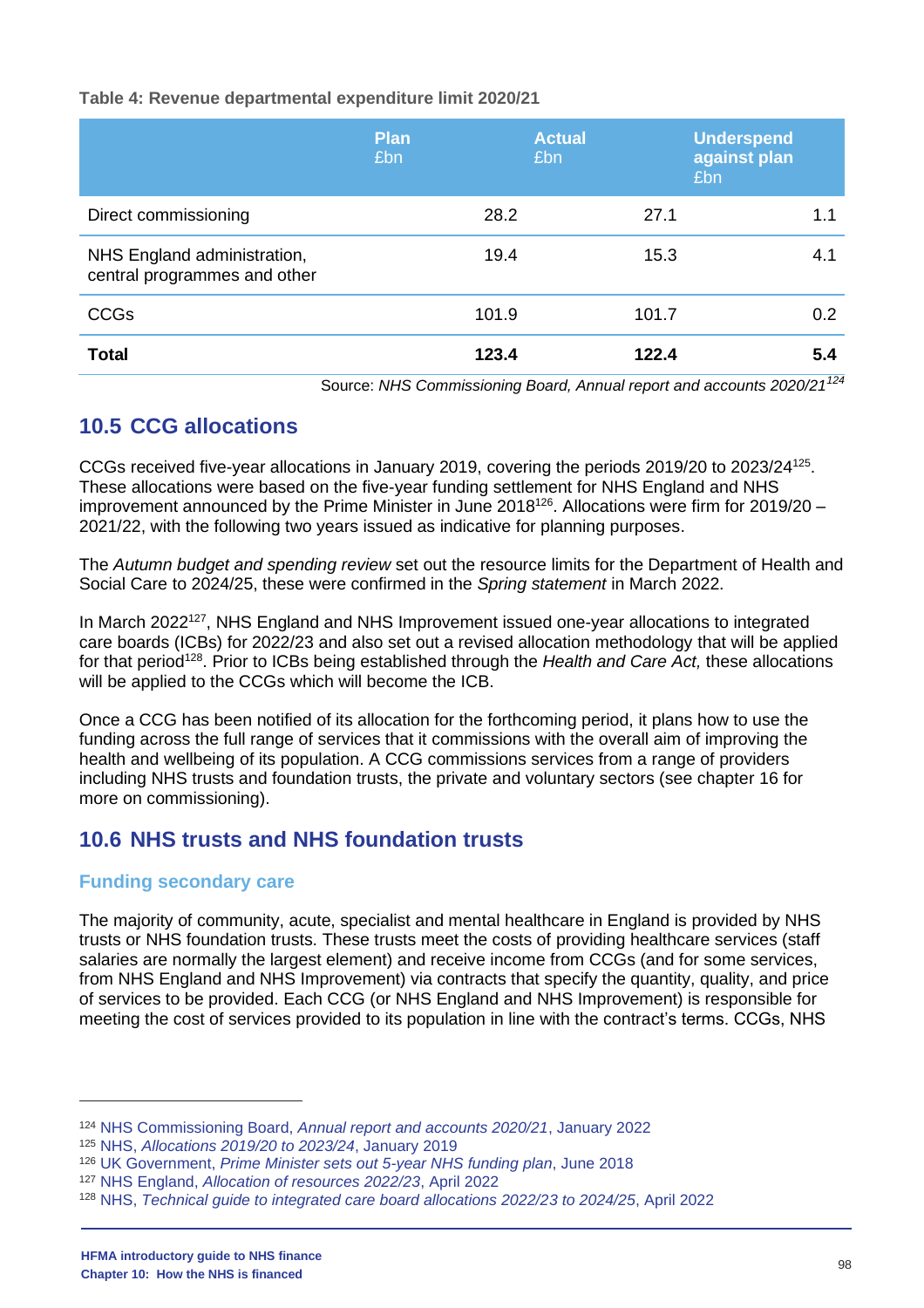England and NHS Improvement, and providers are responsible for ensuring that patient treatments are clinically appropriate and provided in a cost-effective way.

Trusts also receive some income from other sources such as private patient income, hosting services, car park receipts, leasing of buildings and research and development. For many teaching hospitals, the latter can be significant.

Many trusts also have access to funds donated by members of the public on a charitable basis. However, these can be used only for the purpose for which they were given – for more about charitable funds see chapter 19.

#### **Funding research and development**

NHS funded research is overseen by the National Institute for Health Research (NIHR). The NIHR is funded by the Department of Health and Social Care to improve the health and wealth of the nation through research and is headed by the chief scientific adviser and director of science, research, and evidence. The NIHR is a virtual organisation hosted by NHS providers, universities, and life science organisations. Its day-to-day operations are run through six coordinating centres that allow the NIRH to commission and fund research, provide facilities and people within the clinical research network and support those who are carrying out, training, and participating in research.

Funding for NHS bodies can come through the NIHR Central Commissioning Facility that supports various research programmes, as well as a service to support those applying for the research programmes. The following schemes are also managed by this facility:

- applied research collaborations (ARCs) that support applied health and care research that meets the needs of local populations and increases the rate at which research is implemented into day-to-day practice. There are 15 ARCs in England that share £135m investment announced in July 2019.
- clinical research facilities (CRFs) for experimental medicine. CRFs are purpose-built, cutting edge facilities with specialist clinical, research and support staff in 28 NHS hospitals where universities and NHS organisations can work together on dedicated programmes of patientorientated experimental medicine research. In February 2022, CRFs were awarded £161m to be shared by 28 organisations over five years.
- biomedical research centres (BRCs) that are collaborations between universities and NHS organisations to translate lab-based breakthroughs into potential new treatments, diagnostics, and medical technologies. The 20 BRCs received £816m from 1 April 2017 to be spent over 5 years.

The NIRG clinical research network coordinating centre manages the clinical research network that comprises

- 15 local clinical research networks (LCRN) covering all of England
- 30 clinical research specialties
- national specialty leads.

NHS bodies and individuals can access funding from the various work streams depending on whether they are one of the lead organisations or undertake work in a particular area of research.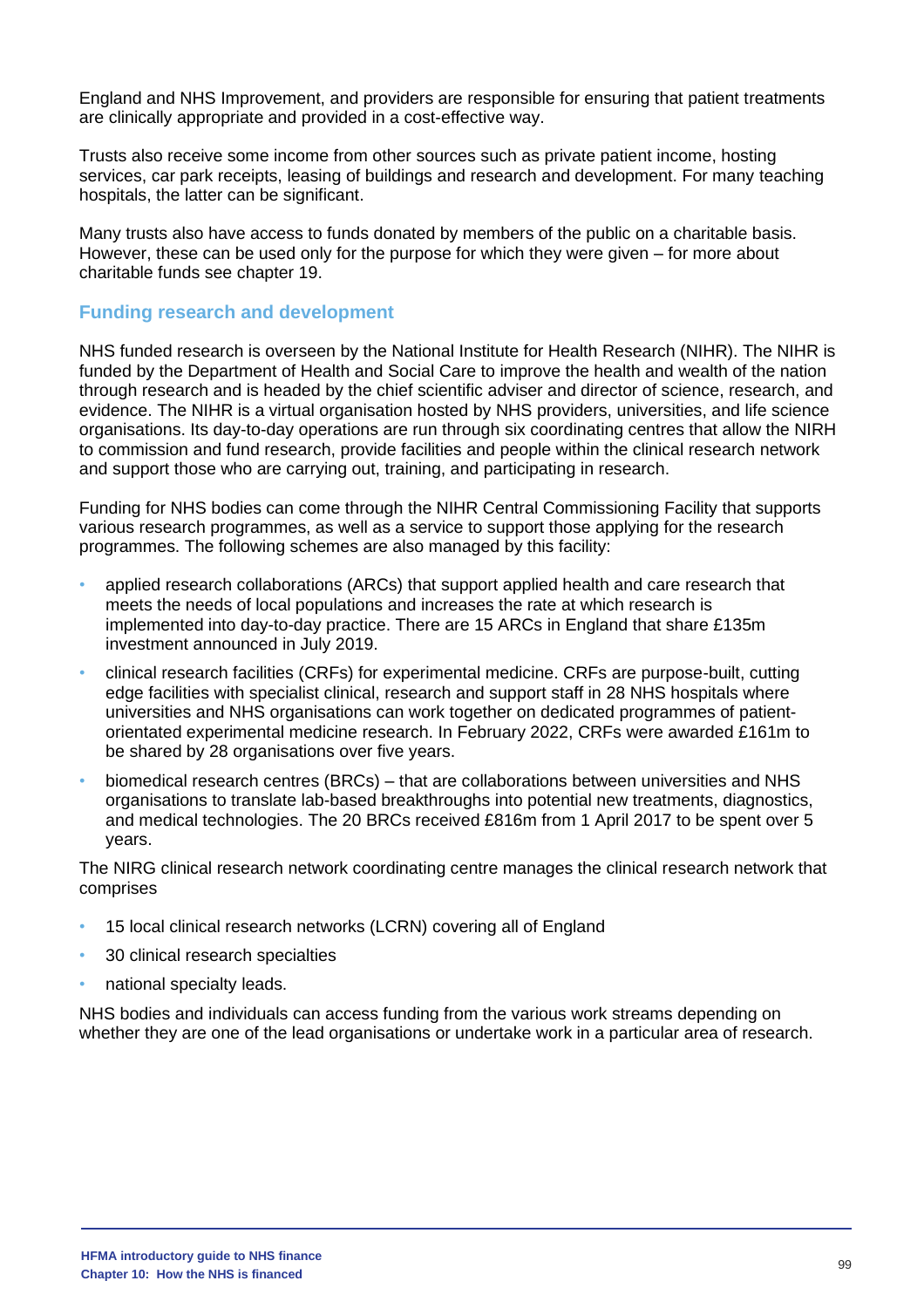## **Funding clinicians' training**

In addition, some trusts get substantial sums through placement fees for undergraduate healthcare professionals as well as salary and training costs for post graduate healthcare professionals. These funding flows are governed by Health Education England (HEE) via a system of education tariffs<sup>129</sup>.

## **10.7 Primary care services**

Most primary care services are provided by independent contractors such as general medical practitioners (GPs), general dental practitioners (GDPs), pharmacists and ophthalmic practitioners. Whilst they are an integral part of the NHS, these contractors operate as small businesses that contract with the NHS to provide primary care services. Contracts are designed to reward the quality of treatment.

NHS England and NHS Improvement, and CCGs under co-commissioning arrangements, pay primary care service providers according to nationally negotiated contracts – although local enhanced services to cover specific needs of patients in the area are negotiated locally. For example, GP practices receive a global sum to cover the provision of core services to their registered patient list and additional 'quality' payments for achieving goals set out in the quality and outcomes framework (QOF).

The interface between primary and secondary care is not always clear and is becoming more blurred as services become more integrated. GPs with specialist interests are increasingly playing a significant part in delivering patient care outside of the traditional hospital routes. On the other hand. some NHS providers are now employing GPs and are providing primary care services in the community to the local population.

See chapter 7 for more on primary care services.

## **10.8 What is the money spent on?**

The Department of Health and Social Care publishes consolidated accounts for the whole of the NHS in England each year.

According to the 2020/21 accounts<sup>130</sup>, staff costs account for 37% of operating expenditure for the DHSC as a group. Nearly all (94%) of the staff costs are incurred by NHS provider bodies. For NHS provider bodies, 64% of operating costs relate to staff costs.

In 2020/21 the DHSC passed over 80% of its voted funds to NHS England and NHS Improvement for it to meet the requirements of the NHS Mandate. This percentage is usually over 90% but the impact of Covid-19 meant that the DHSC purchased more services and supplies directly.

Analysis of NHS England's annual report and accounts 2020/21, supplemented by information from the consolidated provider accounts for the same year, reveals that approximately 67% of commissioner's expenditure is on secondary care, while 18% is spent on primary care.

<sup>129</sup> DHSC, *[Education and training tariff guidance and](https://www.gov.uk/government/publications/healthcare-education-and-training-tariffs-2021-to-2022/education-and-training-tariff-guidance-and-prices-for-2021-to-2022-financial-year) prices for 2021/22*, July 2021 <sup>130</sup> DHSC, *[DHSC annual report and accounts 2020/21](https://www.gov.uk/government/publications/dhsc-annual-report-and-accounts-2020-to-2021)*, January 2022